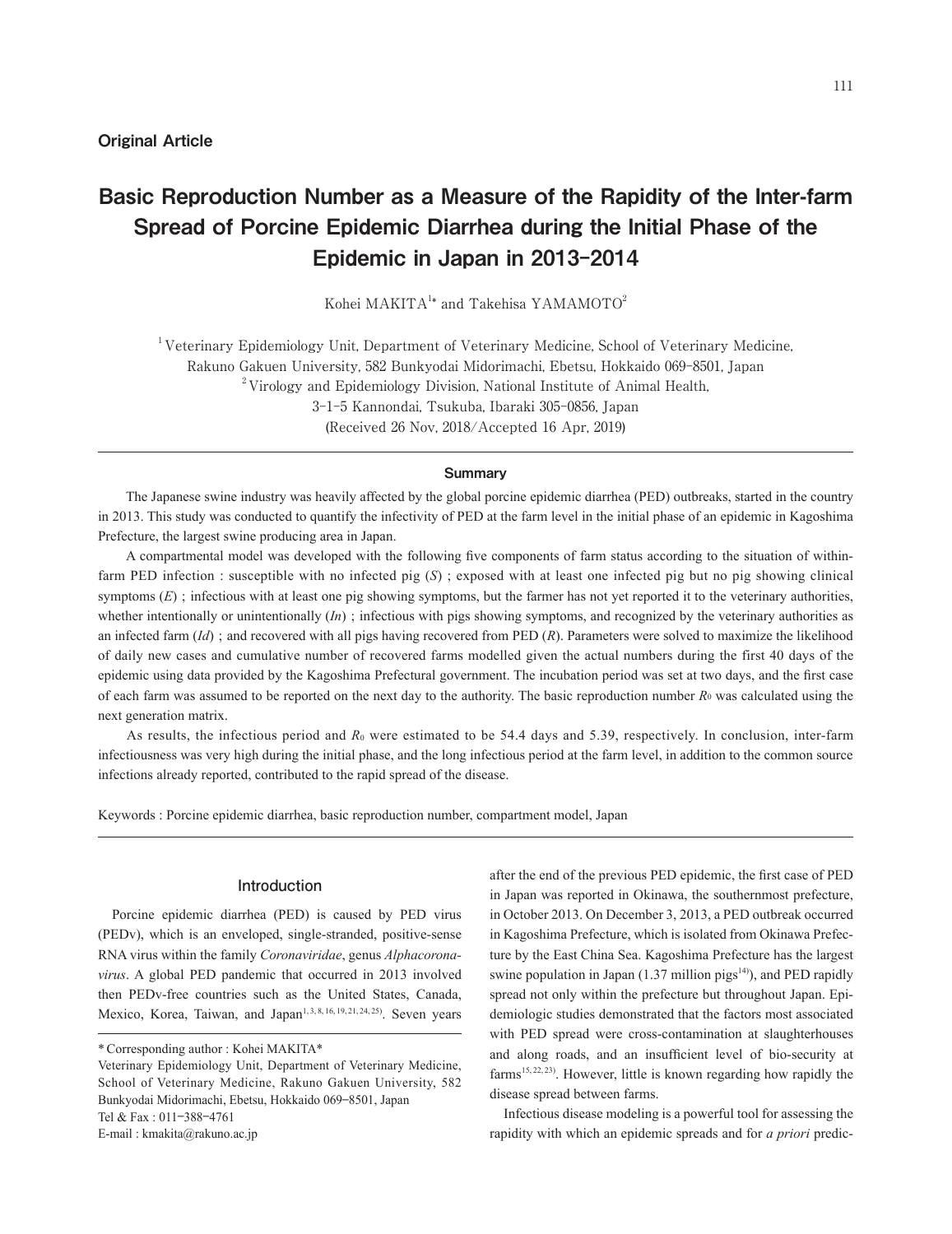tions of disease spread in various scenarios. The basic reproduction number, denoted as  $R_0$ , is defined as the average number of secondary cases caused by a primary case in a totally susceptible population28), and determining this variable is a key objective in infectious disease modeling. In addition,  $R_0$  is a useful indicator of the infectiousness of a disease agent and can be used to estimate the immunity threshold. Although commonly applied at the individual level,  $R_0$  is also useful for examining animal health at the farm level. Only one study on the farm level  $R_0$  for PED has been reported from Canada<sup>7</sup>, which used the incidence decay and exponential adjustment (IDEA) model. At the animal level, a study in Japan $17$  used a compartment model for understanding within-farm PED dynamics, without focusing on the estimation of *R*0.

The aims of this study were to quantify the infectiousness of PEDv during the initial phase of the 2013⊖2014 epidemic on Kyushu Island, Japan, and assess how rapidly farmers reported the outbreak to the veterinary authorities, using an infectious disease modeling approach.

#### **Materials and Methods**

#### **Study population**

This study was conducted using data regarding the infection status of the 229 pig farms, including 57 farms affected by PED during below mentioned 40 days, and the dates of occurrence and end of the PED outbreak at the affected farms in Higashi-Kushira town, Kanoya city, Kimotsuki town, Osaki town, and Tarumizu city (Figure 1), where the initial phase of the epidemic produced a spatio-temporal disease cluster<sup>23)</sup>. These areas included  $105$ farrow-to-finisher, 34 reproduction, and 90 fattening farms. The period used for the analysis encompassed 40 days between December 3, 2013, the day the PED epidemic in Kagoshima Prefecture began, and January 11, 2014.

### **Collection of epidemic data**

A list of anonymized all pig farms and the beginning and ending dates of the within-farm PED outbreaks in the abovementioned cities and towns were provided by Kagoshima Prefecture.

According to the Act on Domestic Animal Infectious Disease Control, swine producers are required to immediately report suspected cases of PED to the local Prefectural Livestock Hygiene Service Center (LHSC). Soon after receiving a report from a farm, official veterinarians of the LHSC visit the farm to collect biological samples and information and confirm the diagnosis of PED infection using RT-PCR. In the Kagoshima Prefecture database, the date of the report, which in most cases is the same as the date of diagnosis, is recorded, and this date was used to prepare the daily number of new case reports data. To prepare the accumulated number of recovered farms data, we used the date following the day when the last case was reported for each farm.



Fig. 1 Map showing the locations of selected areas involved in the study : Higashi Kushira town, Kanoya city, Kimotsuki town, Osaki town, and Tarumizu city of Kagoshima Prefecture.

#### **The infectious disease model**

A compartmental model was applied in this study. As the epidemic data were available at the farm level, the unit of interest was set at the farm level for the modelling. The total number of pig farms in the study areas was allocated into five compartments according to infection status of farms : susceptible with no infected pig (*S*) ; exposed with at least one infected pig but no pig showing clinical symptoms (*E*) ; infectious with at least one pig showing symptoms, but the farmer has not yet reported it to the veterinary authorities, whether intentionally or unintentionally (*In*) ; infectious with pigs showing symptoms, and recognized by the veterinary authorities as an infected farm (*Id*) ; and recovered with all pigs at the farm having recovered from PED (*R*). The number of farms in each of these five compartments changed daily according to changes in infection status.

The dynamics of the changes in the number of farms in the five compartments were expressed using the following ordinary differential equations (ODEs) :

| $dS = -\beta S (In + Id)/(S + E + In + Id + R)$           | Equation 1.     |
|-----------------------------------------------------------|-----------------|
| $dE = \beta S (In + Id)/(S + E + In + Id + R) - \kappa E$ | Equation 2.     |
| $dIn = \kappa E + \eta In$                                | Equation 3.     |
| $dId = nIn - vId$                                         | Equation 4, and |
| $dR = vId$                                                | Equation 5      |
|                                                           |                 |

where  $\beta$  represents the force of infection,  $\kappa$  represents the rate at which one or more pigs at the infected farm began showing clinical symptoms,  $n$  represents the rate at which owners reported the occurrence of PED to the veterinary authorities, and  $\gamma$  repre-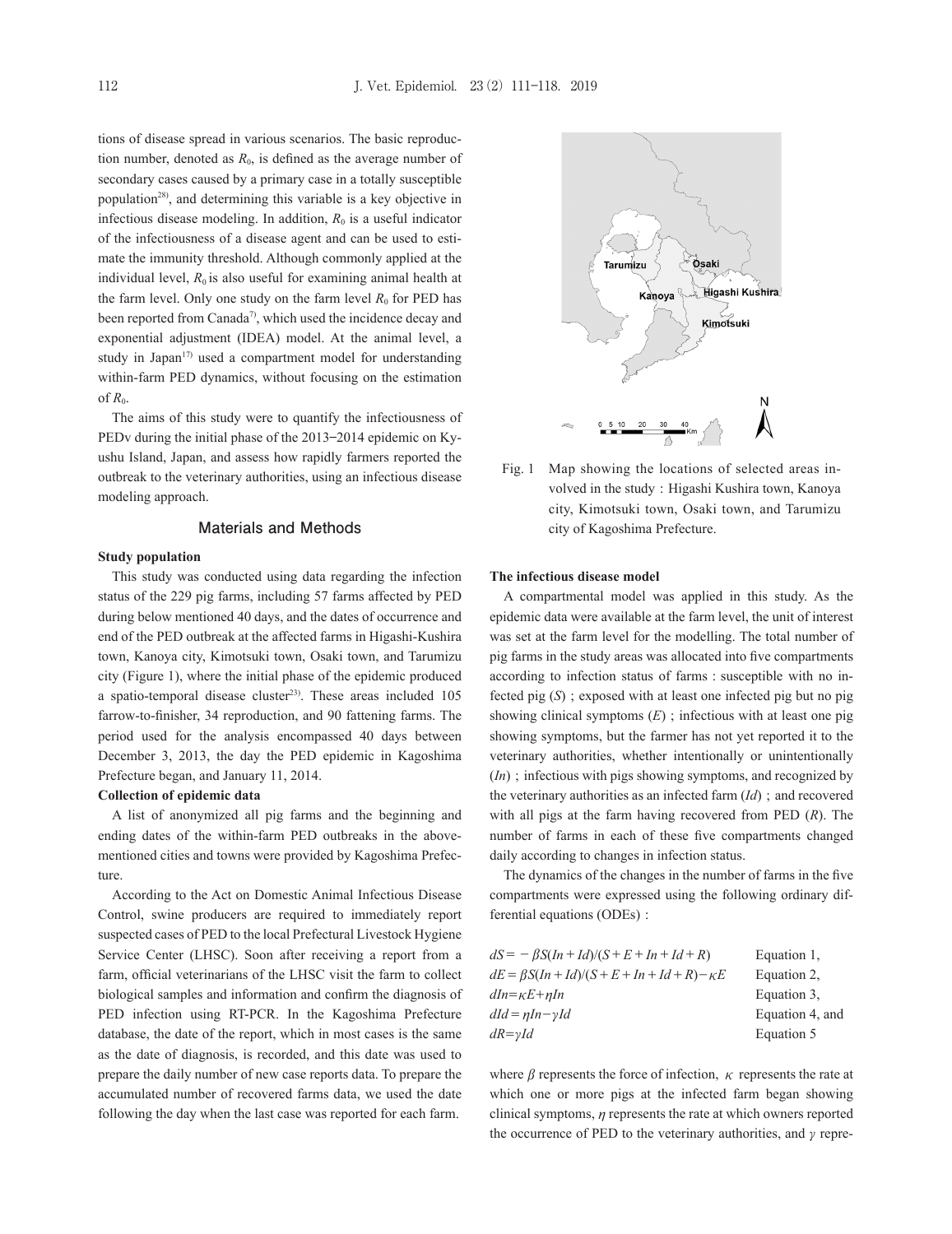| Parameters                                     | Value          | Source                                               |
|------------------------------------------------|----------------|------------------------------------------------------|
| <b>Fixed values</b>                            |                |                                                      |
| Total number of susceptible pig farms          | 229            | Kagoshima Prefecture                                 |
| before PED epidemic                            |                |                                                      |
| Incubation period: $1/\kappa$ (days)           | $\overline{2}$ | Day 2: Madson et al. (2014).                         |
| Days between first case at the farm and        |                | A scenario taking into account a delay               |
| reporting: $1/n$                               |                | during off-farm time.                                |
| Initial values for parameter estimation        |                |                                                      |
| Force of infection: $\beta$                    | 0.1            | The value suggested in a preparatory                 |
|                                                |                | search of $\varepsilon$ maximizing the likelihood of |
|                                                |                | the model                                            |
| Days between report and recovery at            | 27             | The mean duration between report and                 |
| farm level: $1/\gamma$                         |                | recovery at farms calculated from actual             |
|                                                |                | data was 26.6 days.                                  |
| A period between the start of ODE and          | 27             | Preparatory search of $\varepsilon$ maximizing the   |
| the first PED case in Kagoshima: $\varepsilon$ |                | likelihood of the model                              |

Table 1 Fixed and initial values used in the model

sents the rate at which all pigs at the infected farm recovered after the occurrence of PED.

The ODEs expressed in Equations 1 through 5 were modelled using the ode() function of the deSolve package, version  $1.21^{24}$ , with statistic software R version  $3.5.1^{21}$ . For the incubation period,  $1/\kappa$ , a point estimate, was set at 2 days based on the literature<sup>12)</sup>. The time taken between the first case at the farm and reporting :  $1/n$  was assumed to be one day, taking the possibility of starting symptoms during off-farm hours into account (Table 1). The total number of susceptible pig farms in the study area before the PED epidemic began was 229. In addition, to ensure a good fit for the line predicting the number of daily cases and cumulative number of recovered farms, the period between the starting date used in the ODEs and the first report to Kagoshima Prefecture was modeled separately as  $\varepsilon$ .

The likelihood function was written using the case count at the farm level and accumulated number of recovered farms as Equations 6 to 8.

| $L(C, CR \theta) = \prod_{t=1}^{40}$                                                                           |            |
|----------------------------------------------------------------------------------------------------------------|------------|
| $\left(\frac{Cprd_t^{C_t}}{C_t!}\cdot e^{-Cprd_t}\times \frac{CRprd_t^{CR_t}}{CR_t!}\cdot e^{-CRest_t}\right)$ | Equation 6 |
| $CR_{t} = \sum_{t=1}^{40} R_{t}$                                                                               | Equation 7 |
| $CRprdt = \sum_{t=1}^{40} Rprdt$                                                                               | Equation 8 |

where  $C_t$  is the observed number of cases,  $Cprd_t$  is the predicted number of cases by the ODE,  $CR<sub>t</sub>$  is the cumulated number of recovered farms  $R_t$  (Equation 7) and  $CRprd_t$  is the predicted cumulated number of recovered farms *Rprd*<sub>t</sub> (Equation 8) at the day *t*. The likelihood function  $L(C, CR|\theta)$  is a conditional to the parameter set  $\theta$  which consists of the parameters other than  $\kappa$  and

*n* in Equations 1 through 5 (i.e.,  $\beta$  ;  $1/\gamma$  as the farm-level infectious period ; and  $\varepsilon$ , as parameter set  $\theta$ ).

## **Parameter estimation**

The parameter set  $\theta$  was estimated by maximum-likelihood estimation (MLE) using the optim() function of the optimx package<sup>18)</sup>. Data regarding the daily number of new case reports, and cumulative number of recovered farms were prepared for the first 40 days after the start of the epidemic in the study area and used to maximize the likelihood. Initial values given to the parameters to be solved are shown in Table 1.

#### **Calculation of inter-farm spread** *R***<sup>0</sup>**

A next-generation matrix  $(NGM)^{4}$  was used to calculate the inter-farm spread  $R_0$ . Solving the NGM,  $R_0$  was calculated as Equation 9. The detail of matrix calculation is provided in the Supplementary document.

$$
R_0 = \beta \left( \frac{1}{n} + \frac{1}{\gamma} \right)
$$

Equation 9

#### **Results**

#### **Model checking**

The dynamics of the actual PED epidemic are plotted in Figure 2, with curves showing the daily number of cases and cumulative number of recovered farms predicted using the ODEs. The actual number of cases increased sharply over the first 7 days and the predicted curves obtained using the ODEs fit the actual epidemic and recovery curves well over the study period.

#### **Parameter estimation**

Table 2 shows the parameters estimated. The mean period of the PED epidemic, which is infectious period, at the farm level was estimated at 54.4 days (1 day until reported,  $1/\eta$ , and 53.4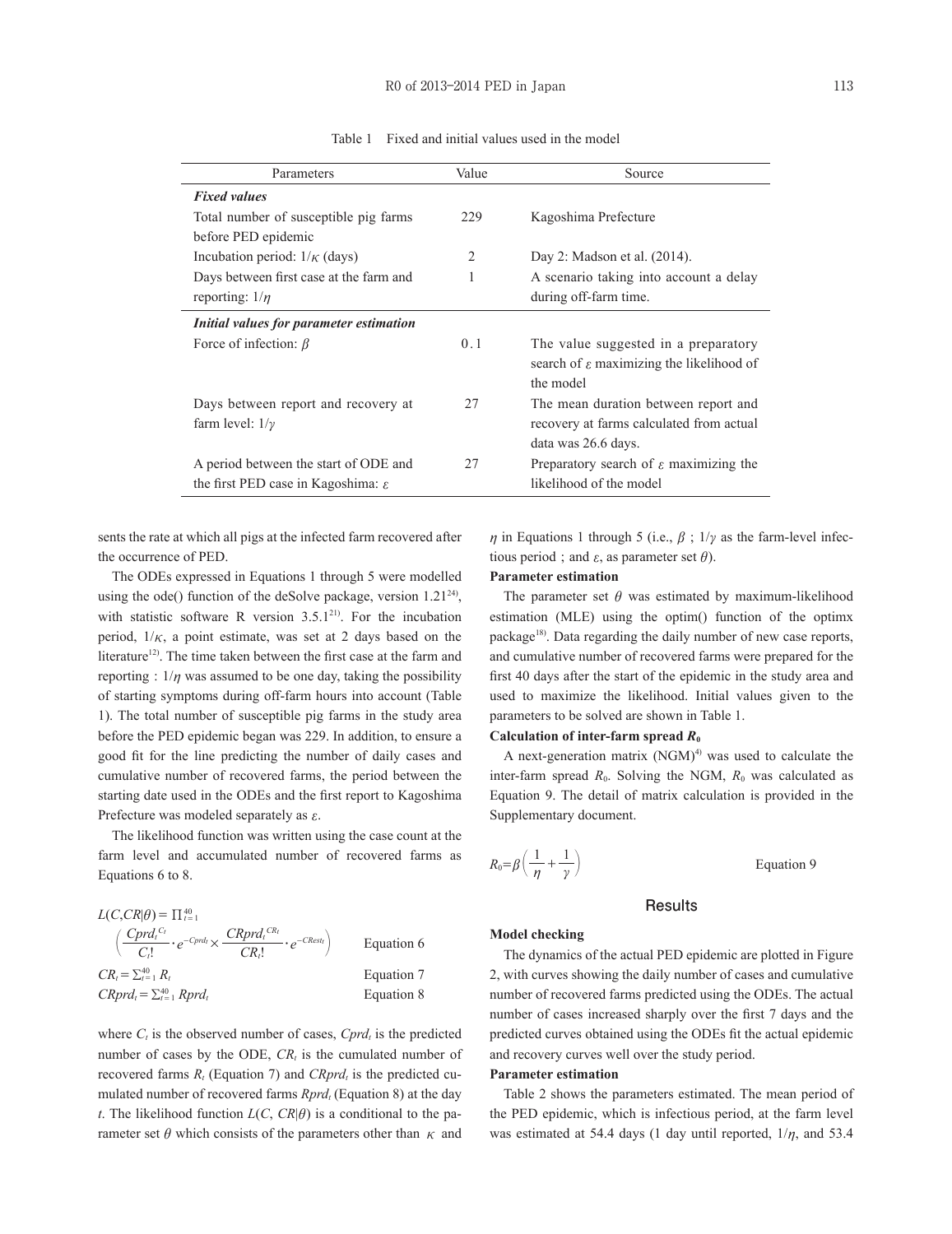Table 2 Estimates of various parameters using MLE

| Parameter                                                      | Value |
|----------------------------------------------------------------|-------|
| Force of infection, $\beta$                                    | 0.099 |
| Days between report and recovery at the farm level, $1/\gamma$ | 53.4  |
| Days between start of ODE and the first case, $\varepsilon$    | 27 O  |



Fig. 2 Comparison of the actual daily number of new PED cases and cumulative number of recovered farms with predicted curves.

days until recovery after that,  $1/\gamma$ ). The days between start of ODE and the first case,  $\varepsilon$  was estimated to be 27 days.

### **Estimation of inter-farm spread**  $R_0$

Using the estimated parameter values, the local inter-farm spread  $R_0$  was calculated at 5.39.

#### **Discussion**

This study quantified the speed of inter-farm spread of PED during the initial phase of an epidemic in Kagoshima Prefecture in 2013 and 2014 that resulted in a nationwide epidemic. Although  $R_0$  has generally been used at the individual level in infectious disease modeling particularly in human populations, farm animals have characteristics that do not apply to people. For example, farm animals cannot move freely between farms, while people move and have contacts randomly among populations. In this study, as the information on the days of within-farm first case and recovery were available for each farm, we used a farm as a unit of interest. The advantages of the farm-level modeling is that the available data can be utilized and the speed of between-farm spread can be quantified. But at the same time, it has a disadvantage that it cannot consider the variability in the dynamics of withinherd epidemics among different farms. Another challenge emerged in dealing a farm as a unit of modeling was that a farm per se does not have known biological characteristics in terms of infection dynamics, and parameters such as infectious period and recovery rate cannot be obtained through experiments. We therefore estimated these parameters using the empirical data of farm infection during the actual epidemic, and calculated  $R_0$  using NGM<sup>4)</sup>. Another study on estimating inter-farm  $R_0$  for PED in Canada used IDEA model, which has been used for projecting epidemic process of ebola<sup>5,6)</sup> and Middle East respiratory syndrome coronavirus (MERS)<sup>13)</sup> infections in human populations. The structure of IDEA model for PED is simple and has only two parameters : fixed generation interval and control effect<sup>7)</sup>. It successfully showed the change of control effect over time, but did not describe mechanic transmission process. Our study employed a compartment model, and is the first study using mechanic transmission model for PED inter-farm spread.

The calculated  $R_0$  value was very high, at 5.39, and this number can be interpreted as indicating that every single farm had the potential to infect more than five farms with PED during the initial phase of the epidemic in Kagoshima Prefecture. This farm level  $R_0$  was equivalent to highly contagious human infectious diseases such as rubella ( $R_0$  6–7) and mumps ( $R_0$  4–7)<sup>28)</sup> at the individual level. As  $R_0$  over 1.0 indicates possibility of major epidemic, the PED outbreak in this region could be catastrophic. Theoretically, the final epidemic size can be calculated as 97.7%4) of the farms  $(224 \text{ out of } 229 \text{ farms})$  using the  $R_0$  value 5.39. However, the actual epidemic was contained to 94 farms as of  $2014$  July  $24<sup>th</sup>$  in this locality, when the local epidemic almost ceased by then. This can be reasoned by the strengthened control measures after the detection of the first case. For instance, in farms, vaccination against PED was encouraged and disinfection of personnel and vehicle was also strengthened after the announcement of the first case in Kyushu Island. In addition, in slaughterhouses, separation of receiving hours and strengthening of disinfection started (personal communication to veterinary officers). Further study may be needed to assess the control effects of such measures using the other modelling approaches such as IDEA model<sup>5)</sup>. The inter-farm  $R_0$  in Canada was estimated to be 1.87<sup>7</sup>, and the  $R_0$  in Kagoshima Prefecture was much higher than that. The  $R_0$  estimation in Canada excluded the initial epidemic period caused by a point source exposure related to PEDv contaminated swine feed<sup>7, 20</sup>, and care should be taken in compar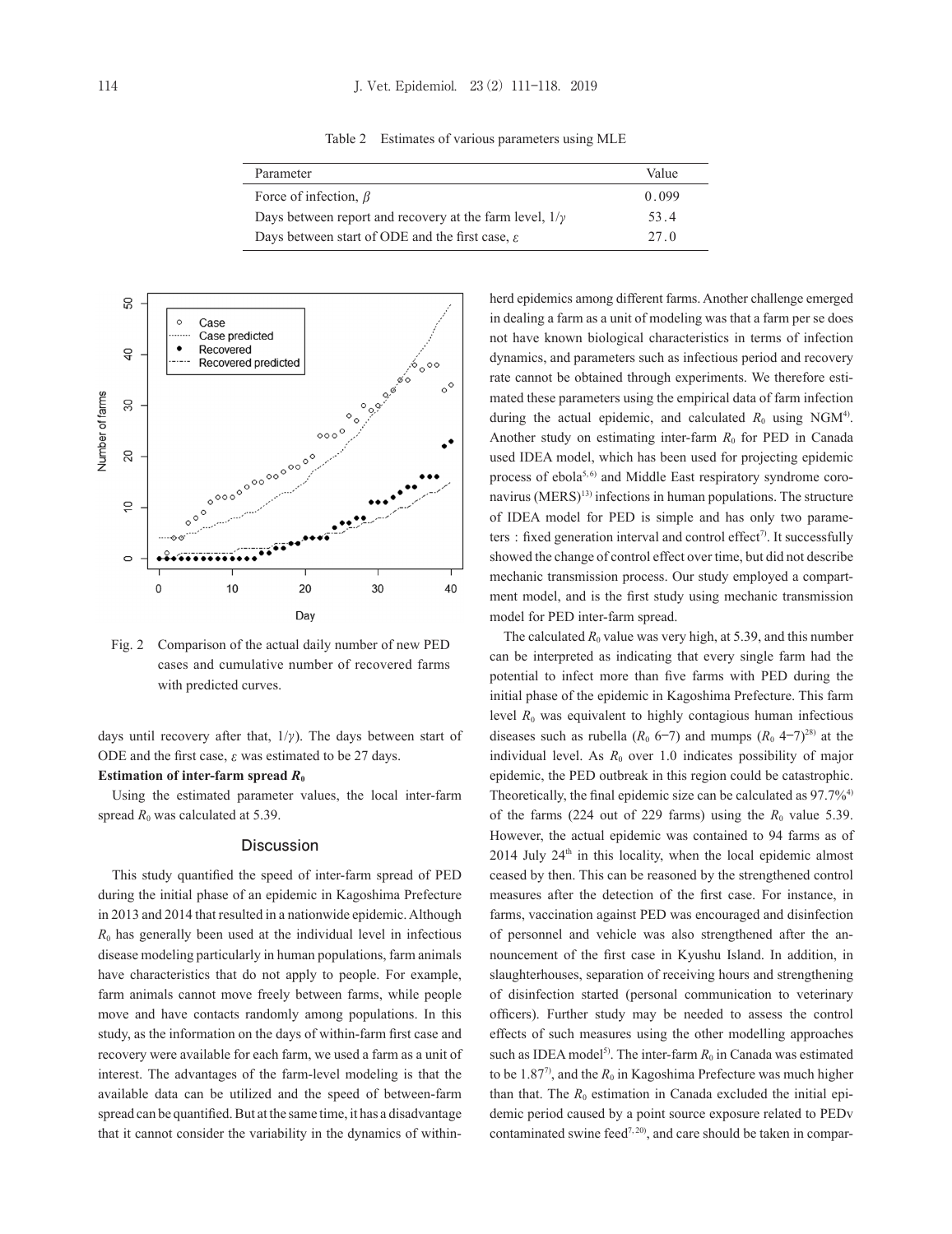ing between their and our results.

Previous reports identified several reasons for the rapid spread in Japan over the first few months of the epidemic : common source infections in slaughterhouses, pig excrement transportation services, common composting, and roads $23, 27$ . As Equation 9 shows, in addition to the high force of infection  $\beta$ , this high  $R_0$ was also due to the long infectious period at each farm. According to personal communications with swine veterinarians, generally within-farm epidemic persisted, even with a short period of absence of additional cases before their final recovery from PED infection (which contributed to the long infectious period) in the study area, and this persistence of the disease at the farm level facilitated the rapid spread of PED.

The time between the onset of the first case at the farm and reporting was fixed at 1.0 day, considering a scenario that PED symptoms started during off-farm hours for several farms. According to two field swine veterinarians from the study area, the symptoms were obvious in susceptible piglets<sup>1)</sup> and generally farmers called a veterinarian and LHSC immediately after they confirmed symptoms. Therefore the assumption of 1.0 day as the average time to report was thought to be reasonable (personal communications). In our model, all farms were assumed to report on the next day of disease onset of the first case. This is simply because the observed data dealt with only reported case farms as cases. There is, therefore, a limitation that the model ignored the force of infection from non-reported but infected farms.

There is another limitation in this study that our model assumed that all of the pig farms were homogenous ; however, there are different types of pig farms, and farrow-to-finisher and reproduction farms were reported to have significantly higher hazard ratios for PED compared with fattening farms<sup>27)</sup>. Susceptibility to PED differs according to age ; piglets are highly susceptible, whereas older pigs, including weaners and finishers, exhibit self-limiting clinical signs<sup>10)</sup>. The data provided did not include much detailed information to have these farms further categorized, and all the farms were dealt equally.

In terms of incubation period, this study employed a setting of 2 days. Shorter incubation periods have been reported in a study inoculating US strain PC21A to 10- to 35-day-old pigs<sup>9)</sup>  $(24–48)$ hours), and in another study an S-INDEL-variant isolate to 5-dayold pigs  $(1 \text{ day})^2$ . However, based on the experiments involving  $3-4$  days piglets<sup>11)</sup> and 3-week-old pigs<sup>12)</sup>, the most common incubation period in piglets was considered to be 2 days. Considering the farm situation, the starting time of infectivity refers to the start of a scenario in which PEDv shed by infected pigs is carried to another farm. Our study dealt with inter-farm spread, and the employment of 2 days for farm-level incubation time was thus appropriate.

In conclusion, this study quantified the between-farm infectiousness during the initial phase of a PEDv epidemic on Kyushu Island, Japan. The approach used in this study could be applied to compare the infectiousness of PEDv during epidemics in other areas or at other times. The  $R_0$  was very high, and we found that one reason for this was the long infectious period. Therefore, during PED epidemics, in addition to strengthening bio-security to prevent infection at susceptible farms, PED control at affected farms is critically important.

#### **Acknowledgement**

We thank Kagoshima Prefecture for approval to access relevant data. This research was supported by Japan Agency for Medical Research and Development (grant number : JP18fk0108050).

#### **Reference**

- 1) Chen, O., et al. : Isolation and characterization of porcine epidemic diarrhea viruses associated with the 2013 disease outbreak among swine in the United States. J. Clin. Microbiol. **52**, 234⊖43, 2014.
- 2) Chen, Q., et al. : Pathogenesis comparison between the United States porcine epidemic diarrhoea virus prototype and S-INDEL-variant strains in conventional neonatal piglets. J. Gen. Virol. **97**, 1107⊖1121, 2016.
- 3) Cima, G. : Fighting a deadly pig disease. Industry, veterinarians trying to contain PED virus, new to the US. J. Am. Vet. Med. Assoc. **243**(4), 469⊖70, 2013.
- 4) Diekman, O., Heesterbeek, H. and Britton, T. : Mathematical tools for understanding infectious disease dynamics. Princeton University Press, Princeton, New Jersey, 2013.
- 5) Fisman, D.N., et al. : An IDEA for short term outbreak projection : nearcasting using the basic reproduction number. PLoS One **8**, e83622, 2013.
- 6) Fisman, D., Khoo, E. and Tuite, A. : Early epidemic dynamics of the West African 2014 ebola outbreak : estimates derived with a simple two-parameter model. PLOS Curr. **6**, ecurrents.outbreaks.89c0d3783f36958d96ebbae97348d571., 2014.
- 7) Greer, A.L., Spence, K. and Gardner, E. : Understanding the early dynamics of the 2014 porcine epidemic diarrhea virus (PEDV) outbreak in Ontario using the incidence decay and exponential adjustment (IDEA) model. BMC Vet. Res. **13**, 8, 2017.
- 8) Hanke, D., et al. : Comparison of porcine epidemic diarrhea viruses from Germany and the United States, 2014. Emerg. Infect. Dis. **21**(3), 493⊖6, 2015.
- 9) Jung, K., et al. : Pathology of US porcine epidemic diarrhea virus strain PC21A in gnotobiotic pigs. Emerg. Infect. Dis. **20**(4), 662⊖665, 2014.
- 10) Lee C. : Porcine epidemic diarrhea virus : an emerging and re-emerging epizootic swine virus. Virol. J. **12**, 193, 2015.
- 11) Lin, C.M., et al. : Experimental infection of a US spike-insertion deletion porcine epidemic diarrhea virus in conventional nursing piglets and cross-protection to the original US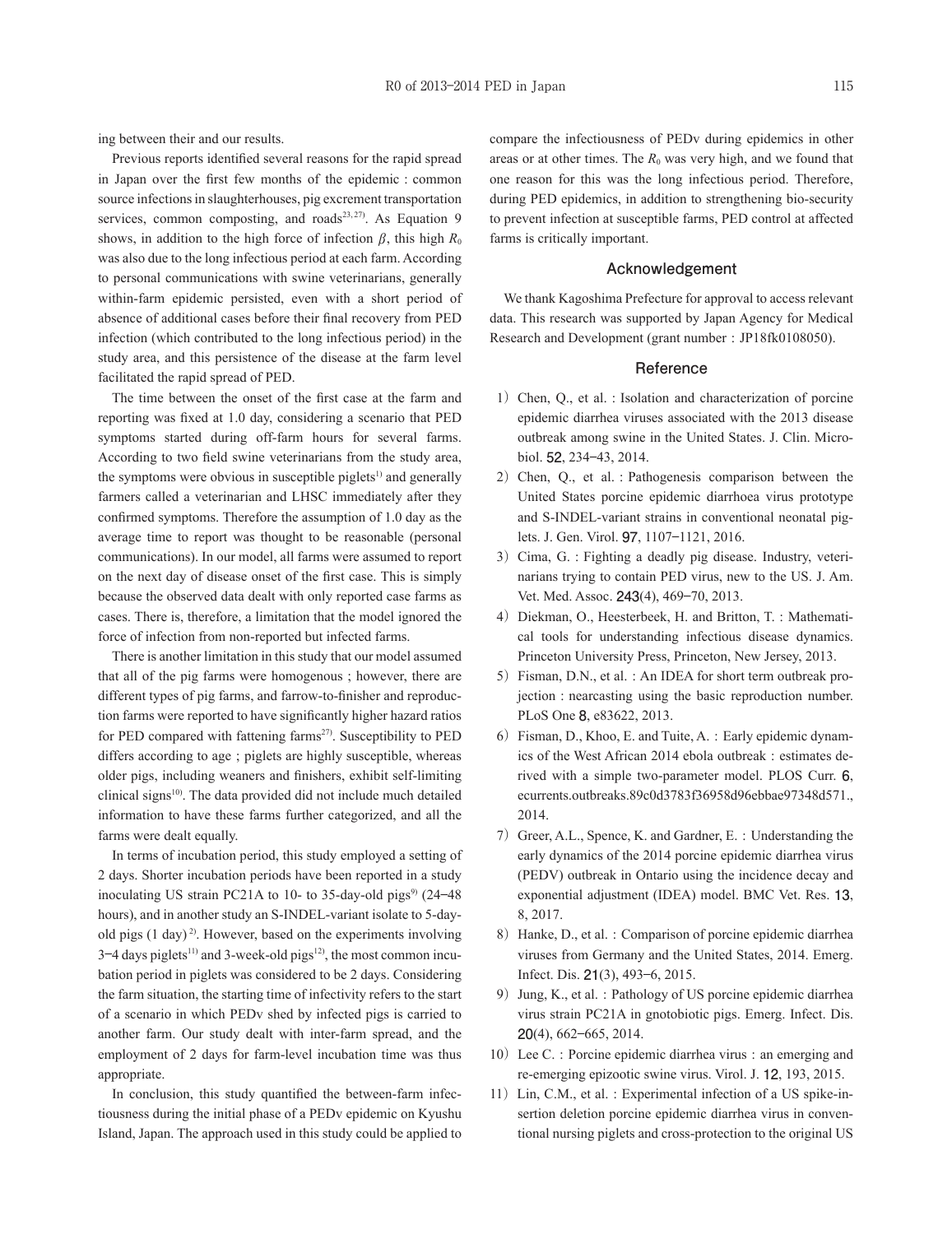PEDV infection. Vet. Res. **46**, 134, 2015.

- 12) Madson, D.M., et al. : Pathogenesis of porcine epidemic diarrhea virus isolate (US/Iowa/18984/2013) in 3-week-old weaned pigs. Vet. Microbiol. **174**, 60⊖68, 2014.
- 13) Majumder, M., et al. : Estimation of MERS-coronavirus reproductive number and case fatality rate for the spring 2014 Saudi Arabia outbreak : insights from publicly available data. PLOS Curr. **6**, ecurrents.outbreaks.98d2f8f3382d84f390736 cd5f5fe133c., 2014.
- 14) Ministry of Agriculture, Forestry, and Fisheries (MAFF). : Livestock Statistics, Year 2013. Ministry of Agriculture, Forestry, and Fisheries, Tokyo, 2013 (in Japanese) Available at : http://www.e-stat.go.jp/SG1/estat/List.do?lid =000001115087 (Accessed June 1, 2018)
- 15) Ministry of Agriculture, Forestry, and Fisheries (MAFF). : Supplemental report to the mid-term report on epidemiological investigation into porcine epidemic diarrhea. Ministry of Agriculture, Forestry, and Fisheries, Tokyo, June 23, 2017 (in Japanese).

Available at : http://www.maff.go.jp/j/syouan/douei/ped/attach/pdf/ped-148.pdf (Accessed June 1, 2018)

- 16) Mole, B. : Deadly pig virus slips through US borders. Nature **499**(7459), 388, 2013.
- 17) Murai, K., et al. : Mathematical modeling of porcine epidemic diarrhea virus dynamics within a farrow-to-finish swine farm to investigate the effects of control measures. Prev. Vet. Med. **149**, 115⊖124, 2018.
- 18) Nash, J.C., Varadhan, R. and Grothendieck, G. : Package 'optimx' version 2018.7.10. A replacement and extension of the optim() function., 2018. Available at : https://cran.r-project.org/web/packages/optimx/ index.html (Accessed August 10, 2018)
- 19) Park, S., et al. : Novel porcine epidemic diarrhea virus vari-

ant with large genomic deletion, South Korea. Emerg. Infect. Dis. **20**(12), 2089⊖92, 2014.

- 20) Pasick, J., et al. : Investigation into the role of potentially contaminated feed as a source of the first-detected outbreaks of porcine epidemic diarrhea in Canada. Transbound. Emerg. Dis. **61**(5), 397⊖410, 2014.
- 21) R Foundation. : The R Foundation. Available at : https://www.r-project.org/foundation/ (Accessed May 20, 2018)
- 22) Sasaki, Y., et al. : Epidemiological factors associated to spread of porcine epidemic diarrhea in Japan. Prev. Vet. Med. **123**, 161⊖167, 2016.
- 23) Sasaki, Y., et al. : Spatial dynamics of porcine epidemic diarrhea (PED) spread in the southern Kyushu, Japan. Prev. Vet. Med. **144**, 81⊖88, 2017.
- 24) Soetaert, K. : Package 'deSolve' version 1.21. Solvers for initial value problems of differential equations. May 9, 2018. Available at : https://cran.r-project.org/web/packages/deSolve/ deSolve.pdf (Accessed August 10, 2018)
- 25) Song, D., et al. : Molecular characterization and phylogenetic analysis of porcine epidemic diarrhea viruses associated with outbreaks of severe diarrhea in piglets in Jiangxi, China 2013. PLoS One **10**(3), e0120310, 2015.
- 26) Stevenson, G.W., et al. : Emergence of porcine epidemic diarrhea virus in the United States : clinical signs, lesions, and viral genomic sequences. J. Vet. Diagn. Invest. **25**(5), 649⊖ 54, 2013.
- 27) Toyomaki, H., et al. : Factors associated with farm-level infection of porcine epidemic diarrhea epidemic in Japan in 2013 and 2014. Prev. Vet. Med. **150**, 77⊖85, 2018.
- 28) Vynnycky, E. and White, R.G. : An Introduction to Infectious Disease Modelling. Oxford University Press, New York, 2010.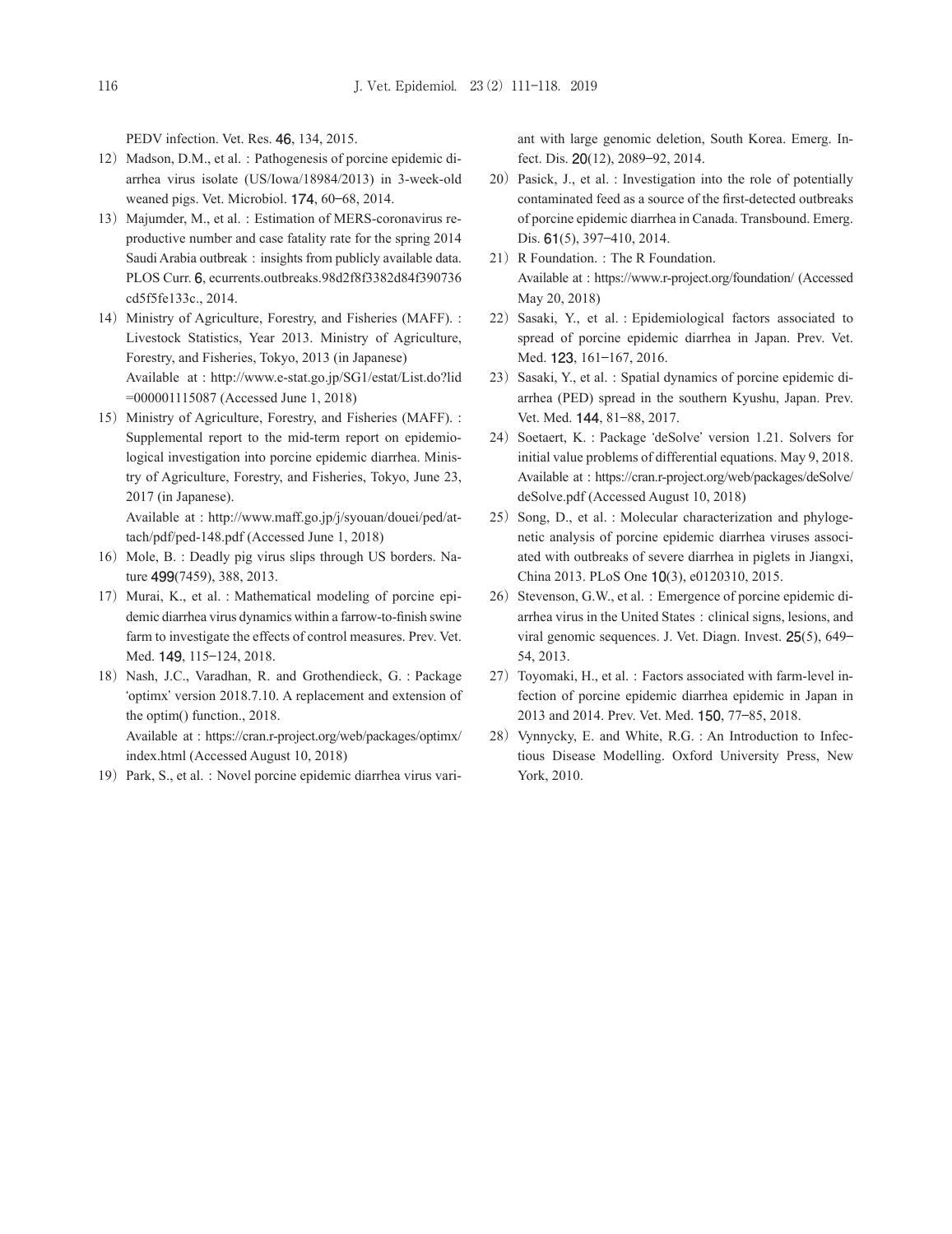#### **Supplementary document 2**

Matrix calculation to obtain PED inter-farm spread  $R_0$ .

 $NGM = -T \Sigma^{-1}$  Equation S1

where the matrix *T* represents transmission, and the matrix Σ represents transitions<sup>4</sup>. The term *T* is expressed as Equation S2, where the horizontal order from left to right shows the status causing transmission, *E*, *In*, and *Id*, and the vertical order from top to bottom shows the status being transmitted to (*In* and *Id*, the second and third columns can transmit to *E*, the first row).

$$
T = \begin{pmatrix} 0 & \beta & \beta \\ 0 & 0 & 0 \\ 0 & 0 & 0 \end{pmatrix} \quad \text{Equation S2}
$$

The term Σ is expressed as Equation S3, where the relationship of transition in the status of a farm in the order of *E*, *In*, and *Id*, from rows to columns, as same as that for *T*.

$$
\Sigma = \begin{pmatrix} -\kappa & 0 & 0 \\ \kappa & -\eta & 0 \\ 0 & \eta & -\gamma \end{pmatrix}
$$
 Equation S3

The inverse of  $\Sigma$ ,  $\Sigma^{-1}$ , is calculated as Equation S4:

$$
\Sigma^{-1} = -\frac{1}{\kappa \eta \gamma} \begin{pmatrix} \eta \gamma & 0 & 0 \\ \kappa \gamma & \kappa \gamma & 0 \\ \kappa \eta & \kappa \eta & \kappa \eta \end{pmatrix}
$$
 Equation S4

Using Equation S1, the NGM is obtained as Equation S5:

$$
NGM = -T\Sigma^{-1} = -\frac{1}{\kappa \eta \gamma} \begin{pmatrix} \beta \kappa (\gamma + \eta) & \beta \kappa (\gamma + \eta) & \beta \kappa \eta \\ 0 & 0 & 0 \\ 0 & 0 & 0 \end{pmatrix}
$$
 Equation S5

 $R_0$  is the largest eigenvalue  $\lambda$  of the NGM and is solved by taking the determinant of the following equation (Equations S6):

$$
NGM-\lambda I = \begin{pmatrix} \beta\left(\frac{1}{\eta}+\frac{1}{\gamma}\right)-\lambda & \beta\left(\frac{1}{\eta}+\frac{1}{\gamma}\right) & \frac{\beta}{\gamma} \\ 0 & -\lambda & 0 \\ 0 & 0 & -\lambda \end{pmatrix} = 0 \quad \text{Equation S6}
$$

when *I* represents the unit matrix; and

$$
\lambda^2 \left\{ \beta \left( \frac{1}{\eta} + \frac{1}{\gamma} \right) - \lambda \right\} = 0 \quad \text{Equation S7}
$$

Thus, the eigenvalue  $\lambda$  and  $R_0$  are solved as follows:

$$
\lambda = \left\{ 0, \beta \left( \frac{1}{\eta} + \frac{1}{\gamma} \right) \right\}
$$
 Equation S8, and

$$
R_0 = \beta \left(\frac{1}{\eta} + \frac{1}{\gamma}\right) \qquad \text{Equation 9}
$$